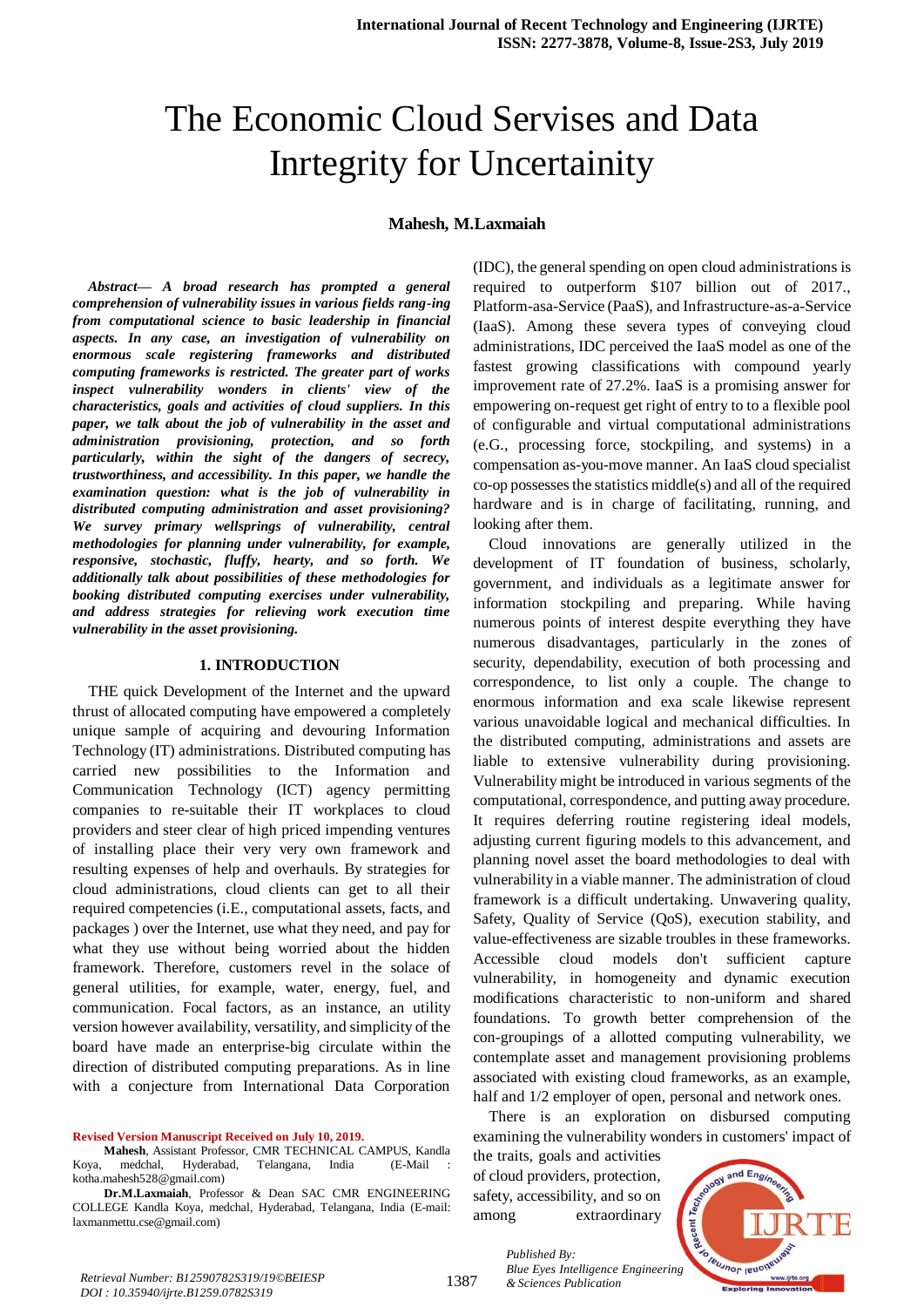components of allotted computing (Trenz et al., 2013). Yet, the process of vulnerability in the asset and management provisioning, provider speculation and operational price, programming models, and so on have not yet been sufficient tended to inside the logical writing.

 Outstanding burden in any such area can be modified considerably. It is hard to gauge runtime of occupations precisely, improve forecast with the aid of chronicled information, expectation revision, expectation fallback, and so on. (Ramírez et al., 2011). Flexibility has a higher repercussion on the character of administration, yet includes another factor of vulnerability. Vulnerability might be displayed in various parts of the computational and correspondence process. Significant inquiries are: the way specific unique calculation and correspondence qualities influence the productivity; how these attributes can be utilized to moderate vulnerability meeting wanted QoS requirements; how relating streamlining issue can be comprehended in proficient manner; how to convey versatile and powerful cloud conduct under vulnerabilities and explicit limitations, for example, spending plans, QoS, SLA, vitality costs; and so on. It is critical to ponder diverse stochastic, versatile, receptive, information free, and so forth asset provisioning calculations thinking about viable options in contrast to known deterministic advancement advances while keeping QoS.

## **2. LITERATURE REVIEW**

Meinl et al. talk about the utilization of reservation frameworks in distributed computing conditions and call attention to the advantages for cloud merchants just as their clients. The creators dissected the utilization of subordinate evaluating procedures and yield the board to make a model that can be used in certifiable frameworks. Mohammadi et al. propose a novel reservation instrument to shield the two suppliers and clients from the cost overhead of over-provisioning assets. In their booking component, shoppers can impart their remaining burden estimates as a prereservation and after that guarantee the pre-held assets if the need really emerges for the delicately saved assets in future. Pre-reservations catch the assessed measure of assets that will be required by a client at a given future purpose of time just as the likelihood of really requiring these assets. The proposed methodology incorporates instruments to abuse the expected data to be traded between the supplier and the client such that it use advantages of the two suppliers and clients.

So also, Lu et al. give an answer for the asset reservation issue in IaaS suppliers with constrained asset limit. Their proposed technique explores the attainability of each submitted reservation demand and if the supplier can't acknowledge the solicitation, an elective method for obliging the solicitation with in reverse Or ahead transferring in time is recommended. They use computational geometry to address the problem. Wang et al. Remember the asset reservation the executives problems inside cloud situations. They advise a flexible asset reservation technique by using specially tolerating reservation needs. The desire is made to

augment the cloud dealer earnings while it guarantees the nature of management (QoS) for value-based applications.

Kantere et al. Exhibited an ideal comparing approach achieved thru the dynamic valuing for a booking administration presented by means of the cloud professional business enterprise. They advocate a unique cost request version supposed for a cloud shop and a dynamic estimating plan for inquiries accomplished within the cloud reserve. They likewise speak approximately subjective elements of the association that lets in the concept of patron loyalty together with cloud provider advantage amplification. A dynamic valuing plan appropriate for united cloud situations with sound and self-invested people wherein asset request and deliver range as customers be a part of and go away the framework has been proposed by way of Mihailescu and Teo. They analyze the presentation in their proposed system verification dynamic valuing model with fixed-fee usage primarily based comparing making use of reenactments, and exhibit that consumer welfare and the extent of fruitful solicitations are improved whilst their dynamic estimating model is attached. As the importance of dynamic valuing in cloud evaluating has been perceived by means of the writing, we commit the subsequent vicinity to speaking about and examining dynamic estimating related paintings..

Zheng et al. Audit the best in magnificence and diagrams an exploration guide on cloud administration association. They outline three studies troubles, i.E., QoS estimation, QoS alternate, and QoS requirement, for cloud administrations. Their examination indicates whilst one has no mastering of which methodology the adversary will play, a mixed system can accomplish a better utility than the concession method. Child et al. Propose a multi-difficulty exchange system to achieve a concession to the cost of an administration and when to utilize the administration. In their system an arrangement operator can simultaneously make various proposition in every exchange round. They likewise describe an utility capacity that models the inclinations of the client for various vacancies. A contextual investigation showing the advantages of utilizing their instrument with three estimating models of Amazon EC2 has been done.

Kliazovich et alpropose new Communication-Aware Directed Acyclic Graph (CA-DAG) model of cloud computing applications by presenting correspondence mindfulness, which over comes inadequacies of existing methodologies and permits to mit-igate vulnerability in increasingly proficient manner. It depends on a Directed Acyclic Graph, which alongside processing vertices has sepa-rate vertices to speak to interchanges. Such a representationallows settling on discrete asset distribution choices, assigning processors to deal with processing occupations and system assets for information transmissions. The proposed correspondence awaremodel makes space for enhancement of many existing arrangements to resource

portion just as growing totally new schedul-ing plans of improved proficiency.

*Published By:*

*& Sciences Publication* 



*Retrieval Number: B12590782S319/19©BEIESP DOI : 10.35940/ijrte.B1259.0782S319*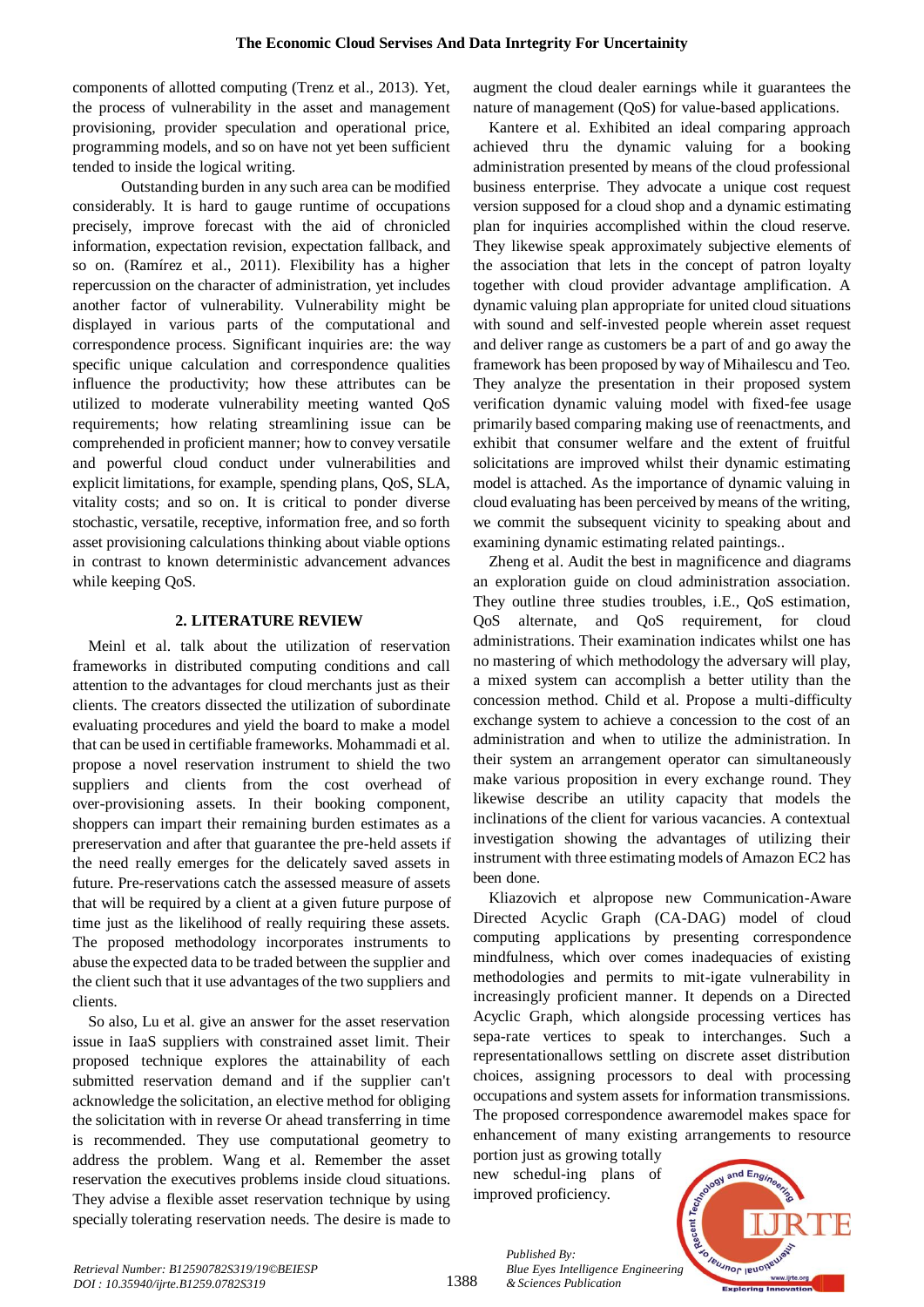### **3. FEDERATED CLOUD ENVIRONMENTS**

Late examinations demonstrate the advantages Of interconnecting cloud conditions and gift endeavors for the acknowledgment of mixed cloud condition. The blessings of interconnected cloud conditions for each cloud providers and their clients are diverse and there are primary inspirations for cloud interoperability if you want to in the end cause the Inter-Cloud. Before speakme about blessings of cloud interoperability, we inspect exclusive plausible cloud interoperability conditions.

## *3.1 Motivations for Cloud Interoperability*

In this section, key advantages of cloud interoperability which gives basic inspirations to interconnected cloud conditions have been abridged (Figure 1.1 )..



**Fig. 1. Aggregated service broker scenario.**



**Figure 1.1: Cloud Interoperability Motivations.**

# *Scalability andWider Resource Availability*

Despite the fact that one of the key highlights of distributed computing is the deception of endless assets, limit in cloud supplier's server farms is restricted and in the long run can be completely used. Development in the size of existing applications or flood popular for an administration may bring about prompt need of extra limit in the server farm. Current specialist co-ops handle this issue by over-provisioning of server farm limit. That is, the normal interest of the framework is a few times littler than the limit of their registering foundation. This procedure and the expense of its activity establish an enormous cost for cloud proprietors. Real use examples of some certifiable application administrations differ with time and more often than not in erratic ways. Consequently, sudden burdens can possibly overburden a solitary cloud supplier and lead to problematic and interfered with administrations.

It is excessively prohibitive as far as little size or private mists. On the off chance that cloud suppliers had the option to powerfully scale up or down their server farm limit, they could set aside significant measure of cash and conquer the above issue. Adaptable provisioning of use benefits under factor outstanding task at hand, asset, and system conditions is encouraged by interoperation of the mists. Cloud Federation enables the crest to load dealing with limit of each endeavor cloud by asset sharing, without wanting to keep up or direct any extra processing hubs or servers.

# **4. UNCERTAINITY**

Regardless of broad research of vulnerability issues in various fields in the previous decades going from material science, computational science to basic leadership in financial aspects and sociologies, an investigation of vulnerability for distributed computing frameworks is as yet not accessible. There are various kinds of vulnerabilities related with distributed computing, and one should represent parts of vulnerability in evaluating the effective administration provisioning. Moderating effect of vulnerability on the presentation, dependability, security, and strength of cloud frameworks is quickly developing examination point. Vulnerability examination ought to turn into a fundamental piece of structure of asset and administration provisioning systems. This paper displays our comprehension of how to demonstrate distributed computing with vulnerability tending to asset provisioning in half and half private-open cloud condition, dynamic self-versatile dispersed facilitating, flexible mists, and streamlining of related issues to convey hearty asset the executives arrangements, where the fundamental target isn't to locate an outright ideal but instead arrangements that carry on great and obtuse toward various dubious ties. Superior targets could prompts too unsafe execution arrangements.

# *4.1 Uncertainty in long-term predictions*

Over-burden or underload recognition dependent on long haul forecasts conveys with it the vulnerability of right expectations, which can prompt mistaken choices. To consider the vulnerability of long haul forecasts, the above location components are enlarged with the consideration of a probabilistic conveyance model of the expectation mistake.

To start with, the likelihood thickness capacity of the expectation mistake for each forecast time interim is assessed. Since the likelihood conveyance of the expectation blunder isn't known ahead of time and various remaining burdens can have various disseminations, a non-parametric technique to fabricate the thickness work online is required. In this work, a non-parametric technique for likelihood thickness work estimation dependent on portion thickness estimation is utilized. It gauges the likelihood thickness capacity of the forecast mistake each time interim dependent

on a background marked by past expectation blunders. In this work, the likelihood thickness capacity of the

*Published By:*

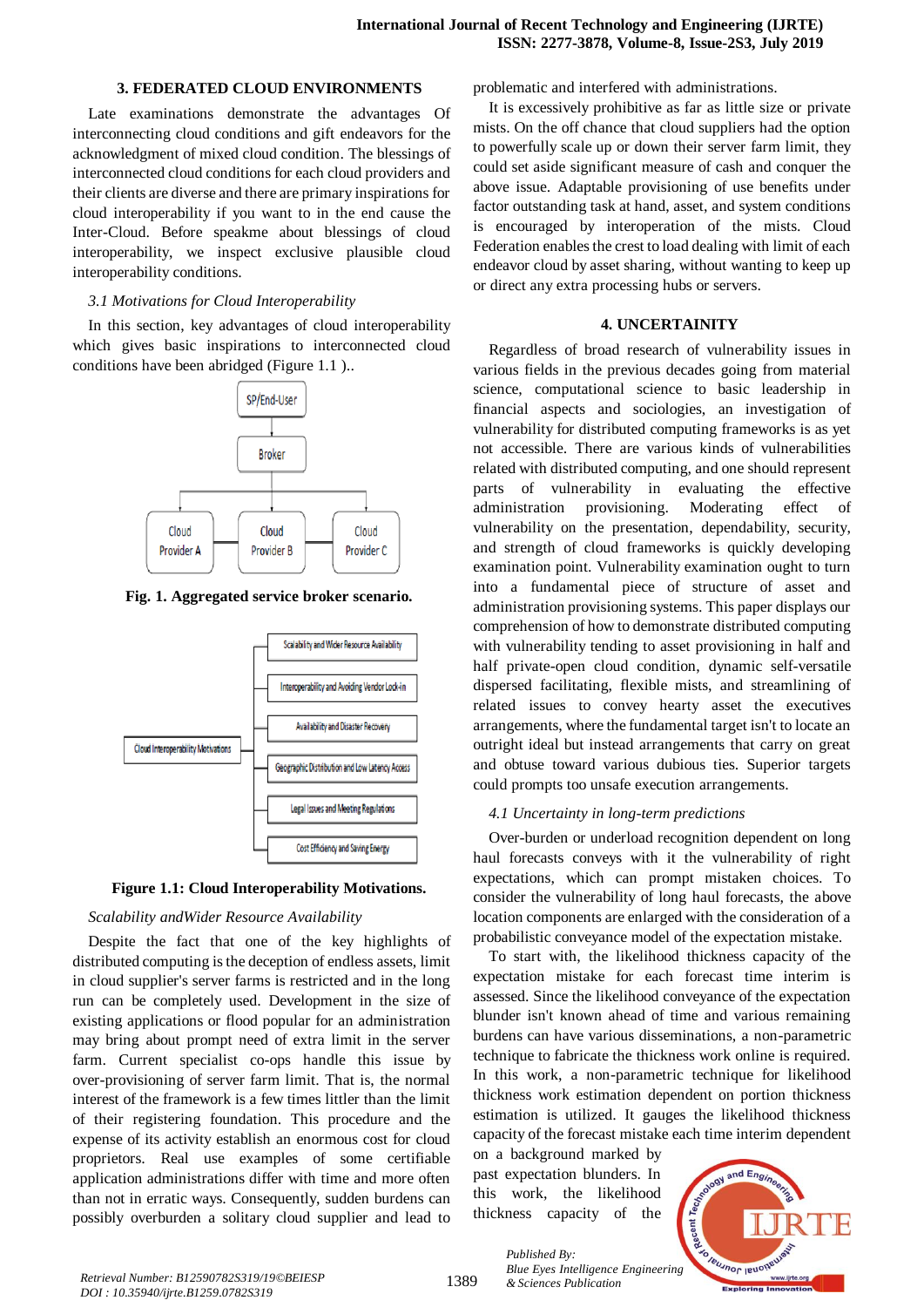supreme estimation of the forecast blunder is utilized.

#### *4.2 Probabilistic overload detection*

In light of the likelihood thickness capacity of the forecast blunder, it tends to be assessed probabilistically, for each anticipated time interim, if the future complete CPU use will be more noteworthy than the over-burden edge. In the accompanying, for accommodation, the future all out CPU utilization is simply called the future CPU use. This is accomplished by Algorithm 1 that profits genuine or false with some likelihood whether the future CPU utilization will be more noteworthy than the over-burden limit.

| c more noteworthy than the over barden mint.       |
|----------------------------------------------------|
| Algorithm 1: IsUtilizationOver                     |
| 1 if Pred_Total_Util >= OverThreshold then         |
| max error=Pred Total Util - OverThreshold<br>2     |
| probability=CumulativeProbability(max_error)<br>z. |
| probability=(probability+1)/2<br>4                 |
| end                                                |
| 6 else                                             |
| max_error=OverThreshold - Pred_Total_Util<br>7     |
| probability=CumulativeProbability(max_error)<br>8  |
| probability=(probability+1)/2<br>9                 |
| probability=1-probability<br>10                    |
| end<br>11                                          |
| 12 probability=(probability)*100                   |
| 13 randnum=rand.nextInt(100)                       |
| 14 if randnum $\langle$ probability then           |
| return true<br>15                                  |
| 16 end                                             |
| 17 else                                            |
| return false<br>18                                 |
| end<br>19                                          |

To begin with, the calculation finds the likelihood that the future CPU utilization will be more noteworthy than the over-burden edge. On the off chance that the anticipated CPU use is more prominent than the over-burden edge, the distinction, called max\_error, between the anticipated CPU use and over-burden limit, is found. For the future CPU use to be more noteworthy than the over-burden edge, the outright estimation of the blunder (i.e., the distinction among anticipated and future worth) ought to be not exactly max\_error. In light of a combined conveyance capacity of the forecast blunder, the likelihood that the expectation mistake is not exactly max\_error, i.e., the future CPU utilization is more prominent than the over-burden limit, is found. Since it can happen that the future CPU use will be more noteworthy than the over-burden limit, and furthermore that the expectation mistake will be more noteworthy than max error, the likelihood this occurs, given as (1-likelihood)/2, is added to the determined likelihood to yield the last likelihood (probability+1)/2. In the event that the anticipated CPU use is not exactly the over-burden limit, by a similar methodology, first, the likelihood that the future CPU utilization will be not exactly the over-burden edge is found. At that point, the likelihood that the future CPU use will be more prominent than the over-burden limit is given as (1-likelihood). At last, the calculation returns valid with the assessed likelihood.

#### *4.3 Reliability and privacy under uncertainty*

So as to build unwavering quality and classification of the dataprocessing and putting away, six fundamental methodologies are connected: information repli-cation, mystery sharing plans, repetitive buildup number

system,erasure code, recovering code, and homomorphic encryption.

#### *4.4. Data replication*

The precept focal factors are excessive unwavering splendid and plausibility to ace cess the records in disseminated layout. The negative aspects are dramatic increase in information volumes and want to ensure each replication (Ghe-mawat et al.); (Abu-Libdeh et al.).

#### *4.5. Secret sharing schemes (SSS)*

SSS, for example, Shamir, Blackly, and so forth are techniques with the useful resource of which a issuer distributes gives to beneficiaries with the quit cause that lone approved subsets of beneficiaries can reproduce the thriller. They are enormous devices in cryptography and applied in plenty of comfortable conventions, e.G., famous expert device for multiparty calculation, Byzantine expertise, threshold cryptography, get to control, belongings based totally certainly encryption, and gen-eralized careless alternate. They permit to accumulate comfy allotted storage frameworks (Gomathisankaran et al.). Notwithstanding, if SSS is not homomorphic, calculation over encoded records isn't always possible or complicated. For the development of a completely homomorphic encryption, (Asmuth et al.) and (Mignotte, M.) suggest plans relying on RNS. The RNS allows to convey together a completely homomorphic ciphers due to the houses of the parallelism of math operations, which enhance execution and building up a homomorphic encryption this is asymptotically first-rate and modified, contingent upon the undertaking. Redundant Residue Number System (RRNS). In this framework, precise variety is spoken to as deposits concerning a moduli set. Thus the number may be element in-to a few littler numbers which may be loose and duties may be practiced on them one after the other and concurrently which makes the calculations much less hard and masses quicker. Repetition of buildups permits to gather dependable information getting ready framework with one-of-a-type blunder region and correction (Chessa et al.), (Celesti et al.). As indicated by way of RRNS property, at the off hazard that the amount of manage modules is r, at that point the tool can end up aware of r and right r − 1 mistakes. For mistake detachment and correction, projection strategies are utilized, wherein the quantity of calculated projections becomes exponentially depending upon the estimation of r. As a result RRNS is unfeasible with out critical streamlining.



*Published By:*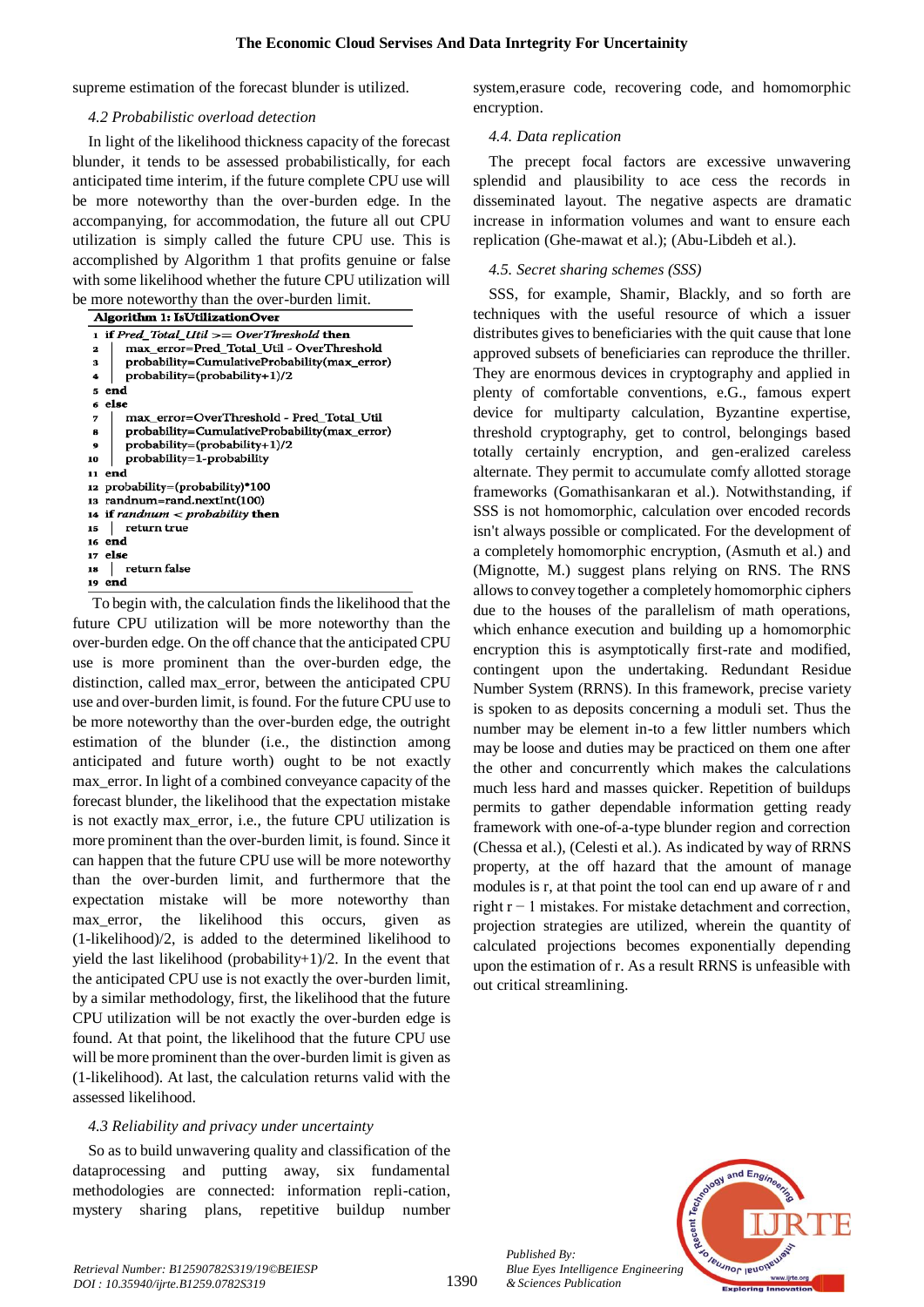

**Fig. 2. Multilevel data encryption.**

#### *4.6 Programming Uncertainty*

Vulnerability comprehension wishes to prompt disclosures in a way to configuration cloud programs in effective way. The majority of cloud applications require accessibility of correspondence assets for facts trade among assignments, with databases or stop customers. In any case, suppliers possibly may not recognise the quantity of information that may be overseen, or quantity of calculation required via assignments. For example, each time whilst a patron requires a status of a ledger, it is able to set apart brilliant attempt for its conveyance. Just couple of methodologies thinks about correspondence stipulations and frequently in a profoundly theoretical way. In addition, if applications are to apply the Cloud, their execution circumstance isn't always recognised at development time - the quantity of available machines, their place, their capacities, the machine topology, and powerful correspondence transfer speed can't be recognised ahead. When all is said in done, an execution domain contrasts for every application/management conjuring. To control this elements, both developers have to expressly compose versatile projects or cloud programming need to arrangement with the vulnerability.

The customer versatile arrangements depend on wonderful programming exertion. For a powerful usage of the Cloud, the tasks should be decoupled from the execution situation. Projects must be created for uniform and unsurprising virtual administrations, on this way, enhancing their advancement. Cloud application model desires to permit extraordinary nation portrayal of registering and correspondence dependent on the idea of the issue, and free of the executing circumstance. Mapping calculation on machines, adjusting the lots amongst diverse machines, expelling inaccessible machines from a calculation, mapping correspondence undertakings and adjusting the correspondence loads among various connections have straightforwardly be given by way of the runtime framework.

*4.7 The Sources of Uncertainty Perceptions*

In accordance with the workplace rationale, we advocate that vulnerability observations are confirmed in customer's worries that the administration pleasant (for instance safety, protection, accessibility) is not met by the supplier both due to hid facts (for instance the provider does no longer have the characteristics) or shrouded activities (as an example dealer acts craftily). As overviews on internet commercial enterprise choice discover, the maximum considerable explanations in the back of staying faraway from on-line exchanges are not beneficial but as an alternative are diagnosed with clients' lack of command over their very own information (Hoffman et al., 1999). Data safety and statistics safety worries are proven to be two noteworthy resources why customers are dubious about on line exchanges (Pavlou et al. 2007). From a head expert factor of view, we characterize records safety issues because the patron's conviction about a cloud supplier's failure (opposed desire) and reluctance (moral peril) to shield man or woman statistics from sick-advised use, revelation to outsiders, and optionally available use without the patron's assent (Pavlou et al., 2007). These safety worries are relied upon to a exceptional quantity upload to the customers' vulnerability recognitions within the cloud supplier purchaser dating:

H1: Users' degree of fulfillment with disbursed storage management is decidedly linked with their goal to keep making use of the administration.

H2: Users' apparent vulnerability of making use of the dispensed garage management is adversely related with their degree of achievement.

H3a: Information protection concerns decidedly effect a patron's apparent vulnerability. Data security concerns are characterised because the consumer's conviction about the cloud supplier's powerlessness and reluctance to defend client's close to domestic data from protection breaks in the course of transmission and capability (Salisbury et al., 2001). Because of the data asymmetry, the purchaser can scarcely skip judgment on whether or not safety ruptures take place (negative choice) and whether the right aversion measures are set up (ethical danger). The associated protection concerns add to the obvious vulnerability of the client:

H3b: Information security issues decidedly effect a consumer's apparent vulnerability. Other than the modern-day builds of facts protection worries and data safety concerns, vulnerability in dispensed computing provider consumer connections is proposed to likewise emerge from issues on the accessibility simply because the versatility of the management. Truth be advised, for you to rely upon a distributed garage supplier, customers assume a stable uptime of the distributed storage management (Bitcurrent, 2011). Subsequently, accessibility issues are of accelerated significance for this sort of management. Conversely, dispensed garage clients are less concerned whether stockpiling may be flexibly provisioned and discharged or now not in view that the degree of capacity they can utilize is

frequently restrained by using the measure of ability on their community PC. Subsequently, we did exclude adaptability



1391

*Published By: Blue Eyes Intelligence Engineering*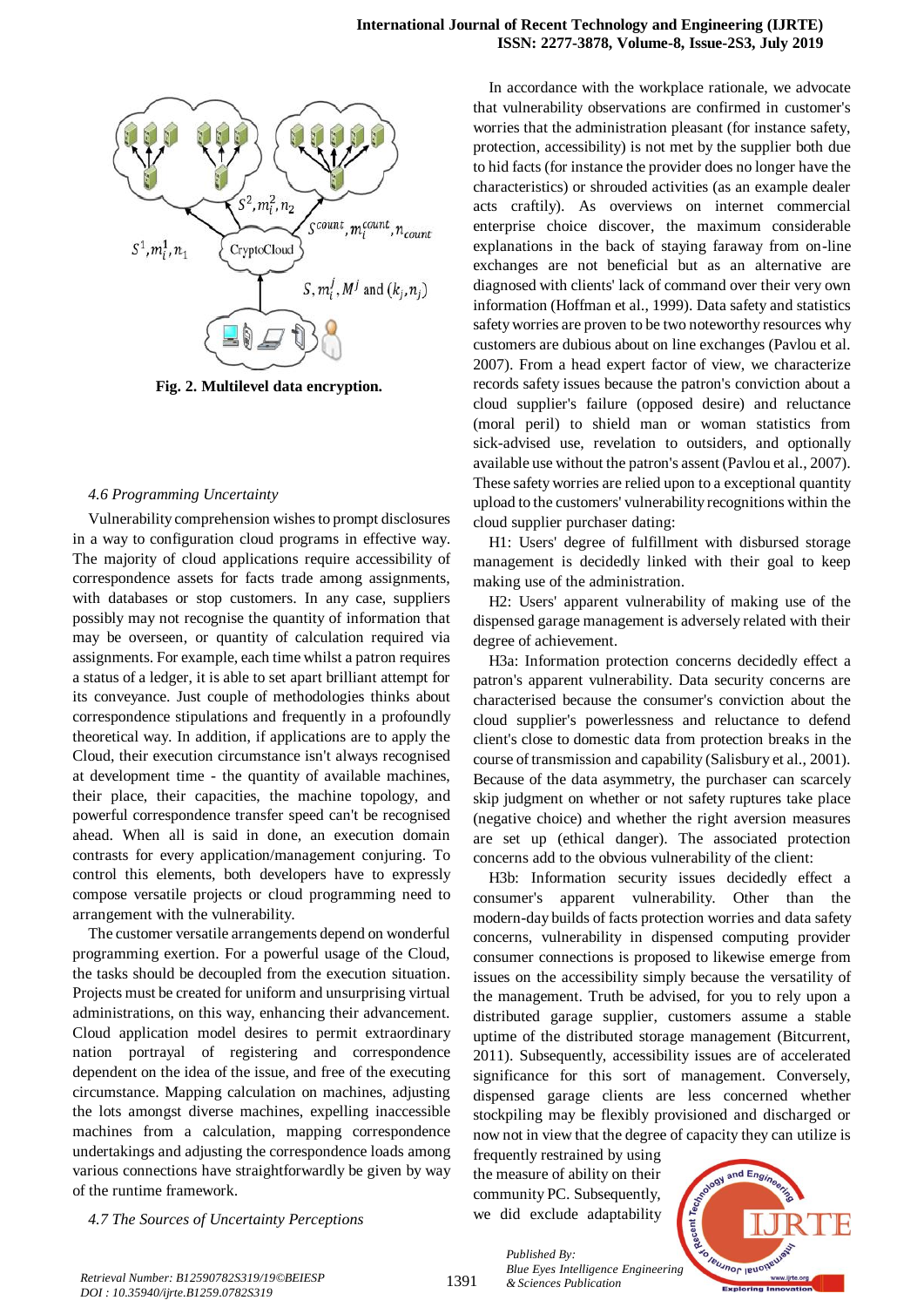issues in our exam. Predictable with the meanings of safety and security issues, we symbolize accessibility worries because the client's conviction approximately the powerlessness and reluctance of a supplier to deliver full management accessibility. The information asymmetry using the accessibility worries depend upon the restricted potential outcomes to evaluate uptime (unfriendly dedication) and the trouble to survey the unwavering nice and gave help limits (ethical chance). As needs be, we advocate that rising accessibility worries increment the purchaser' saw vulnerability:

H3c: Availability issues decidedly effect a consumer's obvious vulnerability.

# *4.8 Mitigators of Perceived Uncertainty*

As there's no perfect correspondence between actual flagging speculations and motivation structures and their emotional evaluation by way of customers (Singh and Sirdeshmukh, 2000), this exam method to test some consumer associated factors that effect clients' abstract evaluation of sign and motivators in place of considering the adequacy of express signal or impetus structures (Bergen et al., 1992).

Predictable to past studies (Pavlou et al., 2007; Singh and Sirdeshmukh, 2000), we advocate 3 userrelated factors – consider, peer appropriation and exchanging expenses – which are prevalent to effect client's worries on records protection, statistics security and accessibility.

Trust is a vast perspective in situations that encompass reliance on an outsider (Gefen et al., 2003; Gefen et al., 2008). We represent trust as a number of specific convictions inside the dispensed garage supplier, to be unique fitness (the distributed storage dealer can address the purchaser's issues), altruism (the dealer minds and is roused to behave to the client's gain), and honesty (the supplier is simple and remains trustworthy to its commitments) (Gefen et al., 2003). Steady to past examinations (Pavlou et al., 2007), we endorse that accept as true with affects how customer's get each flagging and motivation systems and therefore, mitigates every one of the three proposed wellsprings of noticed vulnerability.

From one perspective, clients are proposed to rely upon believe to determine their trouble with hid information. Ordinarily, providers signal their kindheartedness, talent and trustworthiness through demonstrating their procedural decency concerning security coverage (as an example via dispensing an information safety proclamation), safety insurance (for instance thru having outsiders confirm their safety approach) and dependability (for instance through distributing beyond down activities) (Pavlou et al., 2007). Then again, believe is proposed to decrease fears of hid sports. Clients are satisfied to discover their data to the cloud supplier if the provider is seemed to be skillful, to be of uprightness, and to be considerate. Understanding that reliable, highquality suppliers might not endanger their notoriety, clients will be less concerned to utilize the distributed storage management. In entirety, whilst all suppliers send signal and motivations, customers will simply have faith in those originating from providers they believe (Pavlou et al., 2007). Following our line of argumentation, we suggest:

H4a: Trust adversely affects a purchaser's records protection worries. H4b: Trust adversely impacts a customer's facts protection worries.

H4c: Trust adversely affects a patron's accessibility concerns. Earlier studies on IT use behavior recommends that underneath states of vulnerability person's convictions, for example, concerns approximately utilising allotted garage administrations are impacted by the diploma to which a massive interpersonal employer, for instance, associates or partners has obtained the management (Karahanna et al., 1999), characterized as friend selection (Zhu et al., 2006). Along those traces, we draw upon crafted with the aid of Fulk (1993) who has proven the social effect wonder in placing of an exam on e-mail use internal an affiliation. In light of her paintings, we advise that customers are sure to decidedly bypass judgment on signal and motivations if their companions are utilising a similar distributed garage provider because of the increasing ramifications for the dealer whilst hid information and activities are disclosed. Subsequently, the greater friends make use of the disbursed storage provider, the much less concerned are people to make use of the administration.

H5b: Peer appropriation adversely impacts a consumer's facts security concerns.

H5c: Peer appropriation adversely impacts a customer's accessibility concerns.

A lock-in situation speaks to defenselessness since the purchaser cannot go away the cloud dealer client dating with out acquiring economic misfortunes (Ray et al., 2012). The unique concept of the powerlessness has huge ramifications for the way customers can reply on hid activities of dispensed garage providers (Wathne and Heide, 2000). Two styles of exchanging prices can for the maximum part be separated: sunk charges and procedural replacing charges (Beatty et al., 2012; Jones et al., 2007). Because of the low task important to make use of a allotted garage management, procedural replacing expenses are maximum significant in this case. Procedural replacing charges encompass the time, exertion, and hassle of finding and adjusting to every other dealer (Jones et al., 2007). For distributed storage administrations, embracing infers two noteworthy advances: convalescing the data from the allotted garage provider and moving it to the brand new administration. Exchanging costs for disbursed garage administrations can besides be of social nature (Jones et al., 2007), as an instance meditated inside the lost gain of supplying files to special customers of a similar management. These replacing fees may be adjusted via the dispensed storage expert employer thru diverse terms of management, receptiveness of the interfaces, and many others.



*Published By:*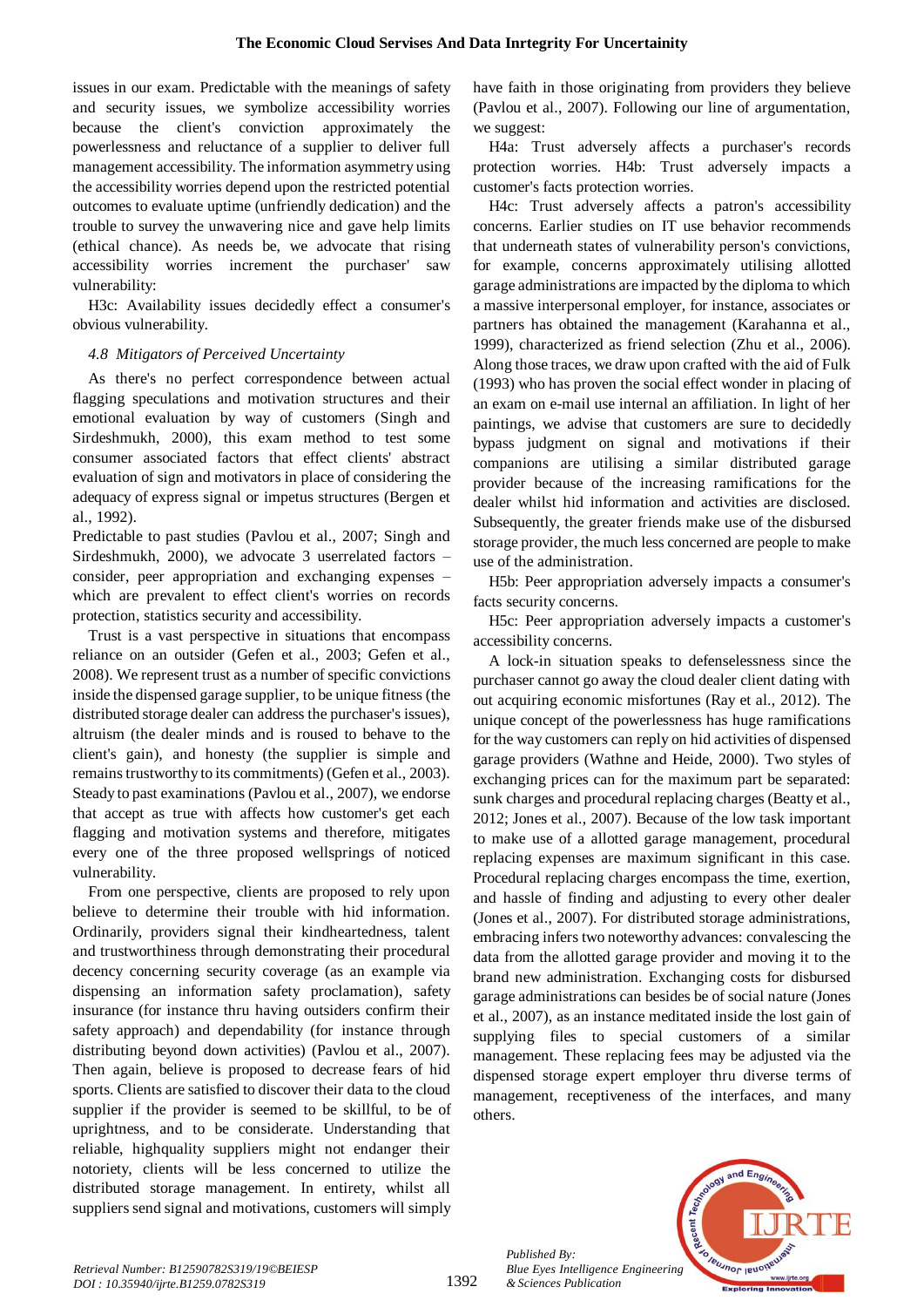## **5. METHODOLOGY**

The speculations inferred in the past vicinity were tried close to distributed garage administrations making use of take a look at facts from an online poll among genuine clients. In the accompanying, we depict our estimation development just as the observe sending and facts accumulation techniques. All estimates applied in our investigation had been acquired from current measures. The measures and their resources are appeared inside the Appendix. In any case, they had been adjusted to the putting of our examination. Along these traces, we related a progression of device to guarantee the precise estimation of our builds. Above all else, definition, space and dimensionality of the develops were examined and characterized. We furthermore guaranteed construct legitimacy and fathomability using four raters and an open arranging approach (Moore and Benbasat, 1991). We pursued the methodology by means of MacKenzie et al. (2011) to approve the substance legitimacy of our develops by means of having the cover among the matters and the construct area evaluated by a second arrangement of raters. The starter device turned into then pilot tried with 25 participants. After the pretest, the respondents had been approached to present open complaint with admire to association of the study, by and large time, and specific troubles they encountered. Following the pretest, the tool become abbreviated, refined, and accredited for its actual residences.

The final study became directed online among March and April 2012. The on line look at was very suitable to deal with customers of disbursed storage administrations because the same old on-line get entry to is an critical to be used of such an administration. On the number one page of the assessment, the that means of disbursed storage management become given and participants had been requested which dispensed storage administration they utilize maximum (assuming any). All inquiries have been then certainly adjusted to allude to their particular management. The connection to the overview changed into conveyed to 527 Bachelor, Master and PhD understudies at a first-rate enterprise university in Germany. The opportunity to win Amazon vouchers changed into set as motivating force for guide. On the entire, 163 completed reactions were accrued. The season of consummation was recorded to take out reactions with curiously low fruition times. Besides, participants that did now not make use of any distributed garage administration have been evacuated. At closing, 143 reactions have been considered usable, prompting a 27.1% compelling response charge. Respondents were 37% female (63% male) between the a while of 21 and 34 years (Mean: 26; Median: 26). Since the socioeconomics of the non-respondents had been difficult to understand, we analyzed past due respondents' socioeconomics, who regularly are like non-respondents (Miller and Smith, 1983), to the ones that spoke back inside the start of the duration.

# **6. CLOUD STORAGE ISSUES AND NEED OF DATA INTEGRITY SCHEMES & RESULTS**

Distributed storage is beneficial for the two clients and expert co-ops. Cloud clients result in least capital hypothesis and are assuaged from basis protection responsibility. By using allotted garage, a customer is given location self reliant get entry to to administrations (Armbrust et al., 2009). In the period in-between, a CSP increases high profits over on hand framework by way of sharing it among severa clients. This peculiar state of asset usage prompts advanced vitality usage. Notwithstanding those advantages, disbursed storage has a few natural shortcomings, as CSP is constantly time-honored untrusting, which can also have malevolent inspirations. A CSP may also keep on malevolently either purposefully (charging for all records and erasing the unaccessed information after use measurements exam or maintaining the less reproductions consistent with obligation) or accidentally (expert agency himself is ignorant if awful segments made in circle or difficult plate crashes).The client's issues about disbursed storage are given underneath:

1. Unauthorized physical get right of entry to

In cloud-based capacity, statistics might be dispersed over various servers and locations.The patron loses command over his information and cannot look into the records connects outwardly. Consequently, the danger of unapproved physical get admission to is one of the problems of distributed storage. Re-designation of more room, switch of vintage tools or reuse of drives can result in information ruptures.

2. Cloud garage company espionage

Clients are normally concerned that professional businesses can also undertaking to accumulate touchy records from their statistics without his assent or studying. Particularly when statistics consists of non-public records, for example, Visa numbers, therapeutic statistics, and so on., customers falter to embrace distributed storage.

Three. Data lock-in

No gauges exist that represent how records have to be placed away and saved up inside the cloud. Each CSP has its restrictive layout for statistics stockpiling. In this manner, clients get sure to a selected CSP and changing to every other isn't always honest. Successive changes in cloud-based totally administrations likewise cause problems for clients.

4. Cloud garage issuer balance

Distributed garage professes to present excessive accessibility. Be that as it is able to, shouldn't some thing be stated about the CSP soundness? This carries:

• how many administrations given by a CSP are steady and how frequently do they alternate?

• Is the CSP equipped for moderating catastrophic occasions?

• Reliability of other organisation's administrations procured by means of the CSP?

• What if the CSP fails?

*Published By:*

Every this type of inquiries can result in consumer dithering for the reception of and Engi disbursed garage.



*Bute Eyes Intelligence*<br>*Retrieval Number: B12590782S319/19©BEIESP*<br>*Retrieval Number: B12590782S319/19©BEIESP DOI : 10.35940/ijrte.B1259.0782S319*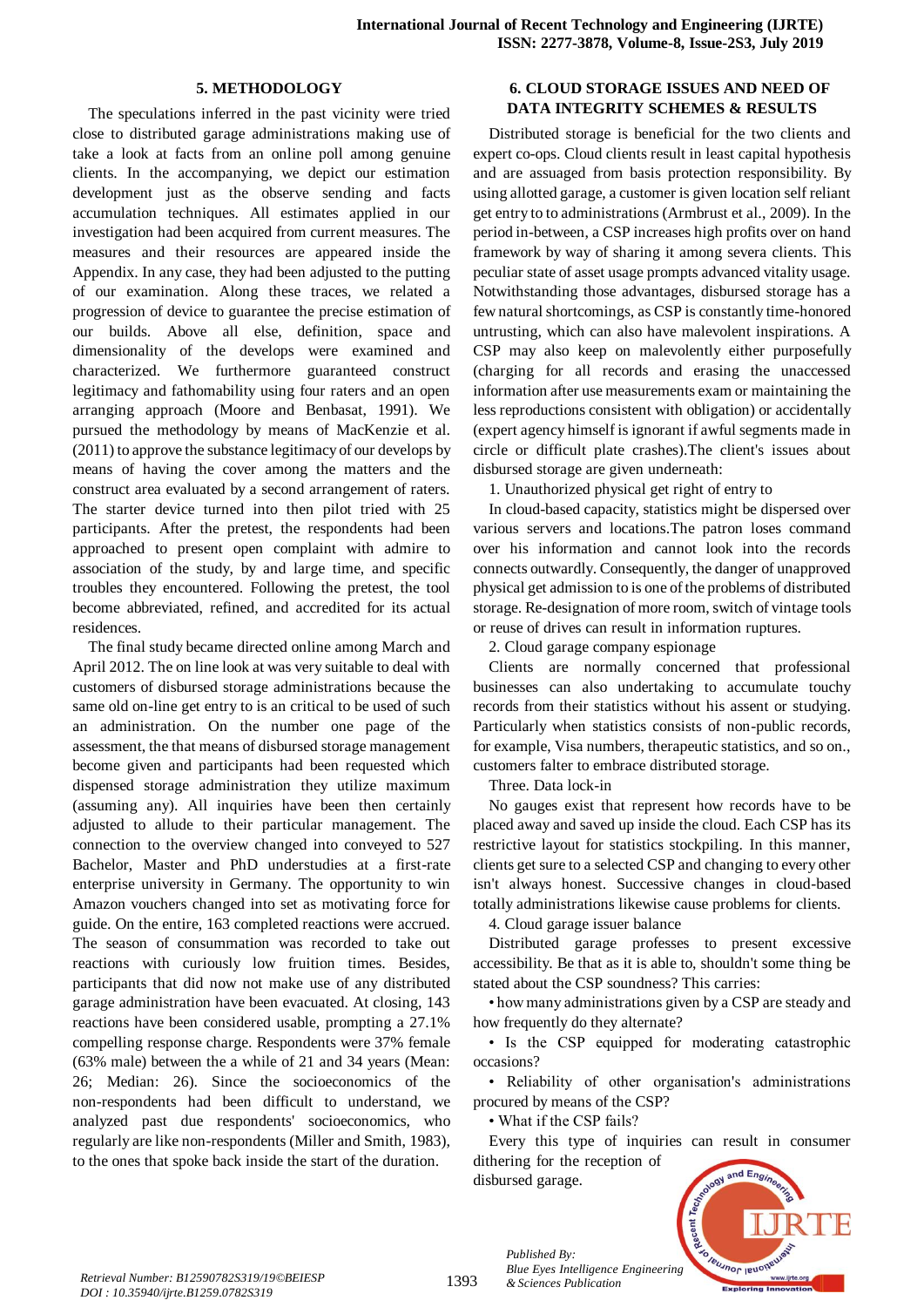

**Fig. 3 – Data integrity scheme protocol.**

There are two phases in a data integrity protocol:

1. Preprocessing stage: information are preprocessed, and some extra metadata are created. At that point, both the information and metadata are redistributed to the CSP.

2. Confirmation stage: an evaluator sends a test solicitation to the CSP who creates the verification of ownership utilizing the information and metadata and gives it to the reviewer. At that point, the examiner confirms the confirmation, to guarantee that the information uprightness

is unblemished. With the assistance of information respectability plots, any information defilement or erasure can be convenient distinguished and in this way essential measures can be taken to recoup the data.To build up a superior comprehension of information uprightness plans, we have characterized a topical scientific classification dependent on the idea of information they bargain, the nature of metadata they use, their capacities, execution natives utilized and sending situations..

# *6.1. Taxonomy of data integrity schemes*

Coming up next are the traits mulled over for characterizing the scientific classification of information respectability plans. These qualities depict the capacities of any plan as well as give a thought regarding their impediments in handy situations. Fig. 4 demonstrates the abridged perspective on plans with reference to these characteristics.



**Fig. 4 – Taxonomy of data integrity schemes.**



*Published By:*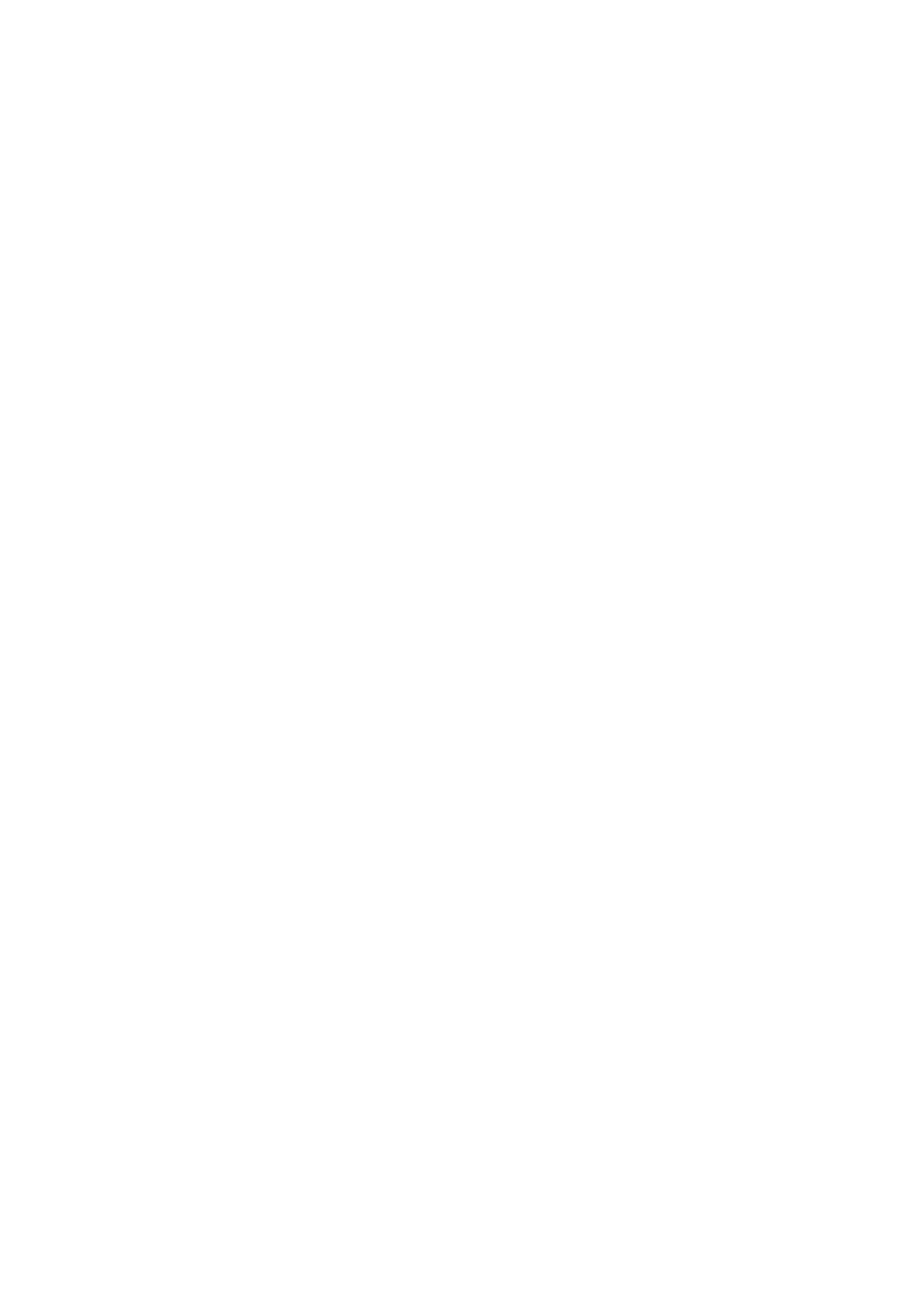• Approach: The method alludes to the concept of certification given by way of an facts uprightness plot, which can be deterministic or probabilistic. Deterministic plans (Deswarte et al., 2004; Han et al., 2014) need to get to the full report to decide the uprightness and supply one hundred% belonging ensure. Though, probabilistic plans (Ateniese et al., 2007, 2008) make use of haphazardly picked squares of data to test the trustworthiness and deliver beneath 100% assurance. Deterministic plans are not appropriate for huge size data, as an example files having records size in GBs or TBs as respectability take a look at of this type of record takes an extra of time. This can spark off a constraint on how often the purchaser can perform uprightness check. Along those strains, probabilistic plans are steadily proper for large documents. Then again, deterministic affirmation is suitable for littler measured files having the scale in couple of megabytes. Computerized libraries (virtual books, articles, check out papers) and media substance (melodies, photographs, and so on.) basically have little size facts but are good sized in wide variety. For such form of data, deterministic plans are best to give a hundred% belonging guarantees. Ateniese et al. (2007) proposed the foremost probabilistic trustworthiness conspire in 2007, which utilized arbitrary inspecting of squares instead of perusing the whole document. By reviewing four.6% of all out squares of a document, it gives ninety nine% belonging make certain. This plan gave the base to probabilistic honesty checking plans, yet its presentation diminishes as the size of facts increment.

• Setup: The association alludes to the concept of situation in which information respectability plan may be despatched. Since records are placed over the cloud, which can be simple

(impartial, giving a extensive range of skills itself) or "cross breed/haze of cloud/multi-cloud" (coping with positive belongings internal and other are given remotely; Zhu et al., 2011), nature of arrangement prompts some more stipulations in information respectability plans. For example, a cloud arrangement can bolster replication inner a server and crosswise over servers, expanding the respectability checking from unmarried to numerous copies of data. Curtmola et al's. (2008) proposed plan is assessed "severa reproductions provable records ownership conspire (MR-PDP)", that's geared up for producing new imitations on hobby if there have to arise an occurrence of any debasement or cancellation. Utilization of MR-PDP is limited to a solitary cloud havingmultiple capability servers but isn't extendable to a multi-cloud situation. Nooks et al. (2009a) concentrated on excessive accessibility by abusing the extra inner a server and crosswise over servers. Peterson et al. (2011) accelerated information uprightness and blanketed help for take a look at of SLA to guarantee that redistributed statistics are in indicated topographical limit. Zhu et al. (2012) provided features of the excessive protection, advanced, and simple affirmation for PDP model close to multi-cloud.

### **CONCLUSIONS**

The vulnerability is a significant issue that influences computing efficiency carrying extra difficulties to planning problems. It requires structuring novel asset the board techniques to handle vulnerability in a successful manner. We deal with regions such as resource provisioning, application execution, and communication provisioning. They need to present the capability to dynamically allocate, oversee property in mild of changing interest pat-terns continuously, and gradually regulate them to adapt with unique terrific burdens and cloud residences to assure QoS. We audit and characterize distributed computing vulnerability, and examine ways to deal with its moderation. We feature developing patterns, future bearings in this field, job of vulnerability from suppliers, client and expediting viewpoints; dynamic asset and administration provisioning procedures; and programming, in nearness of vulnerability.

#### **REFERENCES**

- 1.M. Trenz, J.C. Huntgeburth, D. Veit, The role of uncertainty In cloud computingcontinuance: antecedents, mitigators, and consequences, Proceedings of the21st European Conference on Information Systems (2013) 147.
- 2.Tchernykh, U. Schwiegelsohn, V. Alexandrov, E.-G. Talbi, Towardsunderstanding uncertainty in cloud computing resource provisioning, Proc.Comput. Sci. 51 (2015) 1772–1781.
- 3.J. Ramirez, A. Tchernykh, R. Yahyapour, U. Schwiegelshohn, A. Quezada, J.Gonzalez, A. Hirales, Job allocation strategies with user run time estimates foronline scheduling in hierarchical grids, J. Grid Comput. 9 (2011) 95–116.
- 4.A. Tychinsky, Innovation Management of Companies: Modern Approaches,Algorithms, Experience, 2006 (Online]. Available: http://www.aup.ru/books/m87/ [accessed 29 June 2016).
- 5.S. Ali, A. Maciejewski, H. Siegel, K. Jong-Kook, Definition of a robustnessmetric for resource allocation, Parallel and Distributed Processing Symposium(2003) 22–26.
- 6.L. Canon, E. Jeannot, Evaluation and optimization of the robustness of DAGschedules in heterogeneous environments, IEEE Trans. Parallel Distrib. 21 (4)(2010) 532–546.
- 7.S. Srisakthi, A.P. Shanthi, Towards the design of a secure and fault tolerantcloud storage in a multi-Cloud environment, Inf. Secur. J.: Global Perspect. 24(4–6) (2015) 109–117.
- 8.Top Threats to Cloud Computing v1.0. Cloud Security Alliance, 2010 (Online].Available:

https://cloudsecurityalliance.org/topthreats/csathreats.v1.0.pdf[access ed 29 June 2016).

- 9.O. A. Ben-Yehuda, M. Ben-Yehuda, A. Schuster, and D. Tsafrir, "Deconstructing amazon ec2 spot instance pricing," ACM Transaction Economy Computing, vol. 1, no. 3, pp. 16:1–16:20, Sept. 2013.
- 10.D. Bernstein, E. Ludvigson, K. Sankar, S. Diamond, and M. Morrow, "Blueprint for the InterCloud - protocols and formats for cloud computing interoperability," in Proceedings of the 4th International Conference on Internet and Web Applications and Services, Venice, Italy, May 2009, pp. 328–336.
- 11.D. Bernstein, D. Vij, and S. Diamond, "An intercloud cloud computing economy - technology, governance, and market blueprints," in Proceedings of 2011 Annual SRII Global Conference (SRII), San Jose, California, USA, Apr. 2011, pp. 293 –299.
- 12.F. Black and M. Scholes, "The pricing of options and corporate liabilities," Journal of Political Economy, vol. 81, pp. 637–654, Jan 1973.
- 13.A. Bossenbroek, A. Tirado-Ramos, and P. M. A. Sloot, "Grid resource allocation by means of option

*Published By:*